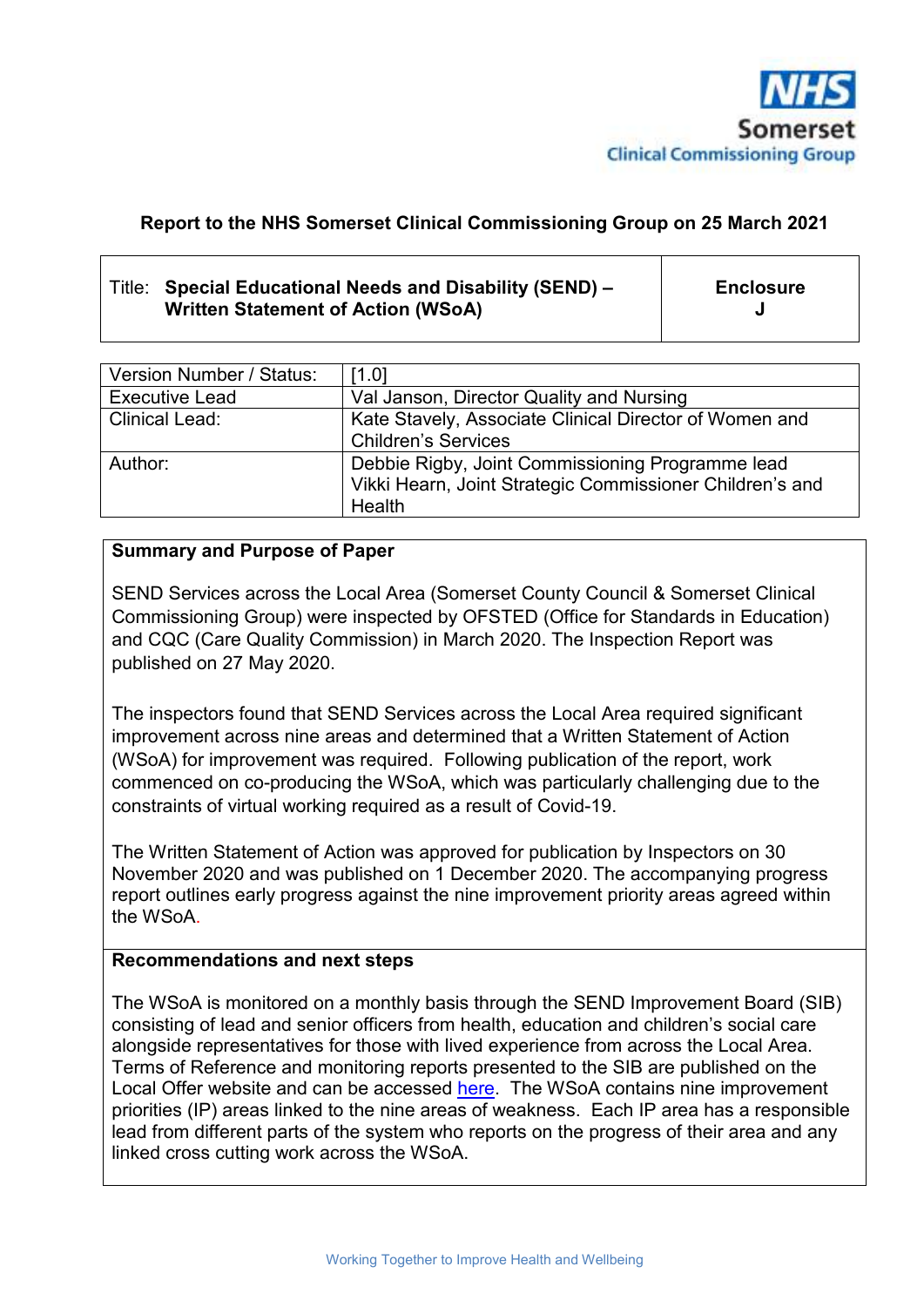Early progress has seen the following key improvements:

- Increasing the capacity of the SEND Casework Team
- Schools Led Inquiry into inclusive practice
- Increased capacity of the SENDIAS service
- Training the workforce
- Services have signed-up to involving parents and children in the design of services
- Relaunch of Early Help Processes in Schools
- Work with the Institute of Public Care (IPC) and Oxford Brookes University to understand the improvements required within Joint Commissioning.
- Reduction in the number of incidents of missed health notifications
- Redesigned guidance to ensure workers take a graduated response to interventions with families, ensuring families with SEND are treated fairly.
- Launch of a pilot app called 'MeeTwo', which provides peer support for young people experiencing mental health difficulties.
- Mental Health Trail Blazer projects have been launched in pilot areas supporting pupils with emotional health and wellbeing
- A single point of contact for parents seeking SEND advice, support and guidance from the Local Authority has been established

Challenges and risks to the delivery of the WsoA have been identified and mitigating action agreed. Some of the high-level challenges are as follows:

- Capacity issues linked with the Covid-19 pandemic and the ambitious nature of the WSoA may restrict the ability of the Local Area to deliver SEND improvement effectively and within the timeframe agreed.
- There is a risk that the Local area is unable to deliver the expectations of children, young people with SEND and families as outlined in the WSoA
- Maintaining a robust engagement/communication plan to ensure continued engagement across the Local areas
- The need to develop the SEND system knowledge required to deliver the level of change required for WSoA

The ongoing organisational change, such as the Integrated Care System and the move to a unitary local authority, will need to be carefully managed to maintain progress across the WSoA.

The Governing Body is asked to endorse the paper noting progress against objectives and the monitoring arrangements including the potential for escalation.

This report was presented to the Health and Wellbeing Board on 19 March 2021.

#### **Impact Assessments – key issues identified**

| <b>Equality</b> | The Equality Act 2010 sets out the legal obligations that CCGs and          |
|-----------------|-----------------------------------------------------------------------------|
|                 | others have when supporting children and young people with special          |
|                 | educational needs and/or disability. In addition to this public bodies must |
|                 | have regard to the provisions set out by the public sector equality duty    |
|                 | and must have regard to the need to eliminate discrimination and            |
|                 | promote equality of opportunity.                                            |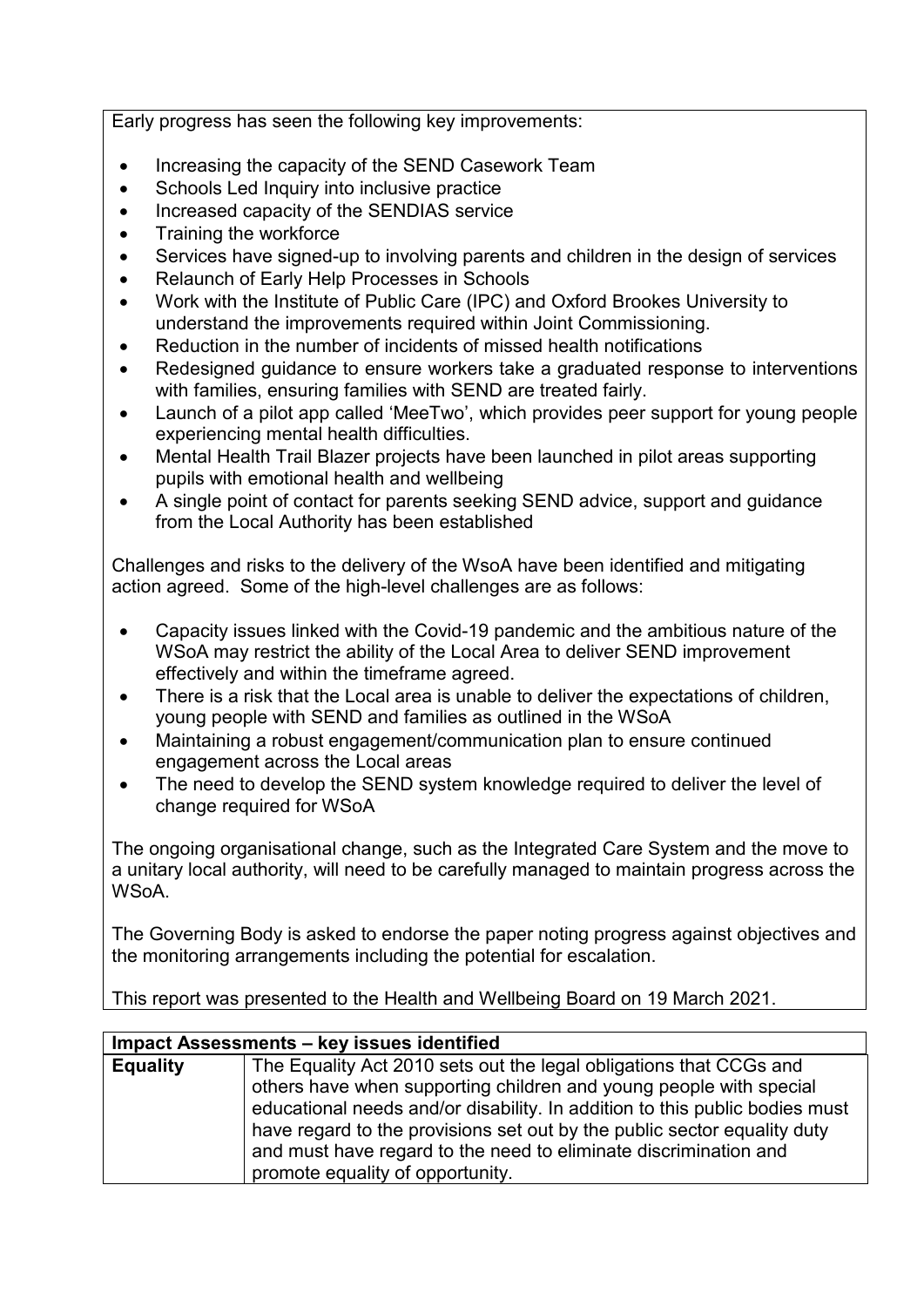| Quality                           | Children and young people will receive the support they need to achieve<br>agreed outcomes                                                                                                                                                                                                                                                                                                                                                                                                                                                                                                                                                                                                                                                                    |                 |                         |                 |  |
|-----------------------------------|---------------------------------------------------------------------------------------------------------------------------------------------------------------------------------------------------------------------------------------------------------------------------------------------------------------------------------------------------------------------------------------------------------------------------------------------------------------------------------------------------------------------------------------------------------------------------------------------------------------------------------------------------------------------------------------------------------------------------------------------------------------|-----------------|-------------------------|-----------------|--|
| <b>Privacy</b>                    | No issues identified.                                                                                                                                                                                                                                                                                                                                                                                                                                                                                                                                                                                                                                                                                                                                         |                 |                         |                 |  |
| <b>Engagement</b>                 | Co-design and co-production is expected across all IP areas to ensure<br>activity meets the needs of the local area. A co-production framework<br>and toolkit are being developed to ensure partners are able to meet this<br>expectation and, more importantly, that the voice of the children and<br>young people with SEND and their families are being heard and used to<br>develop services.<br>Through the work within IP2 the local area is seeking to develop 'culture<br>carriers' with good knowledge and understanding of SEND issues and<br>the ability to pass on their knowledge to all staff within the local area<br>organisations. The WSOA was written in collaboration the Somerset<br>Parent Care Forum and wider stakeholder engagement. |                 |                         |                 |  |
| Financial /<br><b>Resource</b>    | The CCG has increased the financial allocation to support SEND and<br>recent business case submission                                                                                                                                                                                                                                                                                                                                                                                                                                                                                                                                                                                                                                                         |                 |                         |                 |  |
| Governance<br>or Legal            | None                                                                                                                                                                                                                                                                                                                                                                                                                                                                                                                                                                                                                                                                                                                                                          |                 |                         |                 |  |
| <b>Risk</b><br><b>Description</b> | A detailed joint risk register is being developed alongside the detailed<br>action plan to support the Written Statement of Action. The risk register<br>is monitored and updated on a monthly basis at Children's Executive<br>Group (CEG). Current risks:<br>323 - Children with ASD/ADHD may not receive a diagnosis: reduced to 9<br>and<br>431 - Education Health and Care plans for children accurately and<br>timeless: reduced to 12.                                                                                                                                                                                                                                                                                                                 |                 |                         |                 |  |
| <b>Risk Rating</b>                | Consequence<br>4                                                                                                                                                                                                                                                                                                                                                                                                                                                                                                                                                                                                                                                                                                                                              | Likelihood<br>3 | <b>RAG Rating</b><br>12 | <b>GBAF Ref</b> |  |
|                                   |                                                                                                                                                                                                                                                                                                                                                                                                                                                                                                                                                                                                                                                                                                                                                               |                 |                         |                 |  |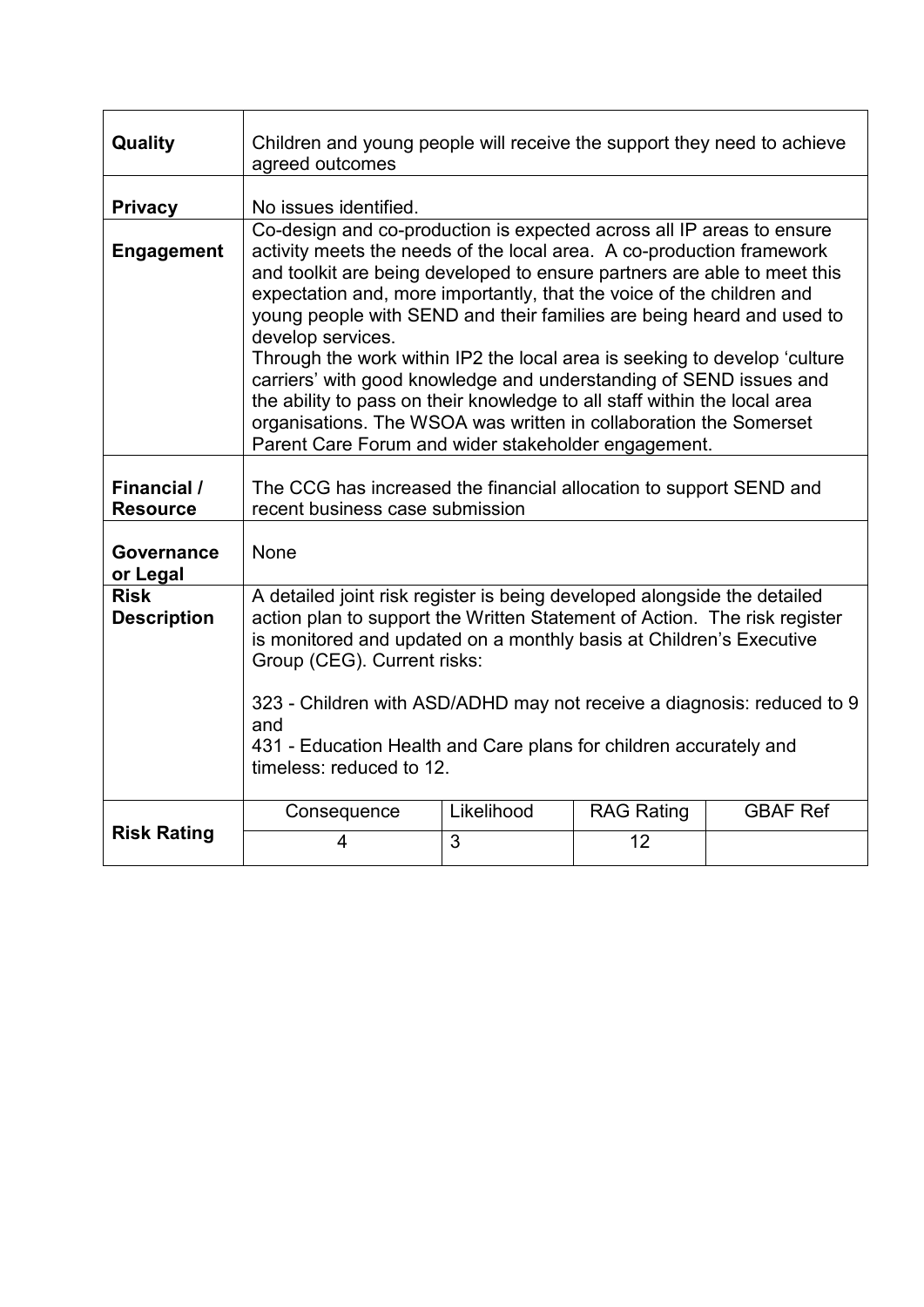# Monitoring Report

Summary of local area progress against Written Statement of ActionJulian Wooster and Becky Applewood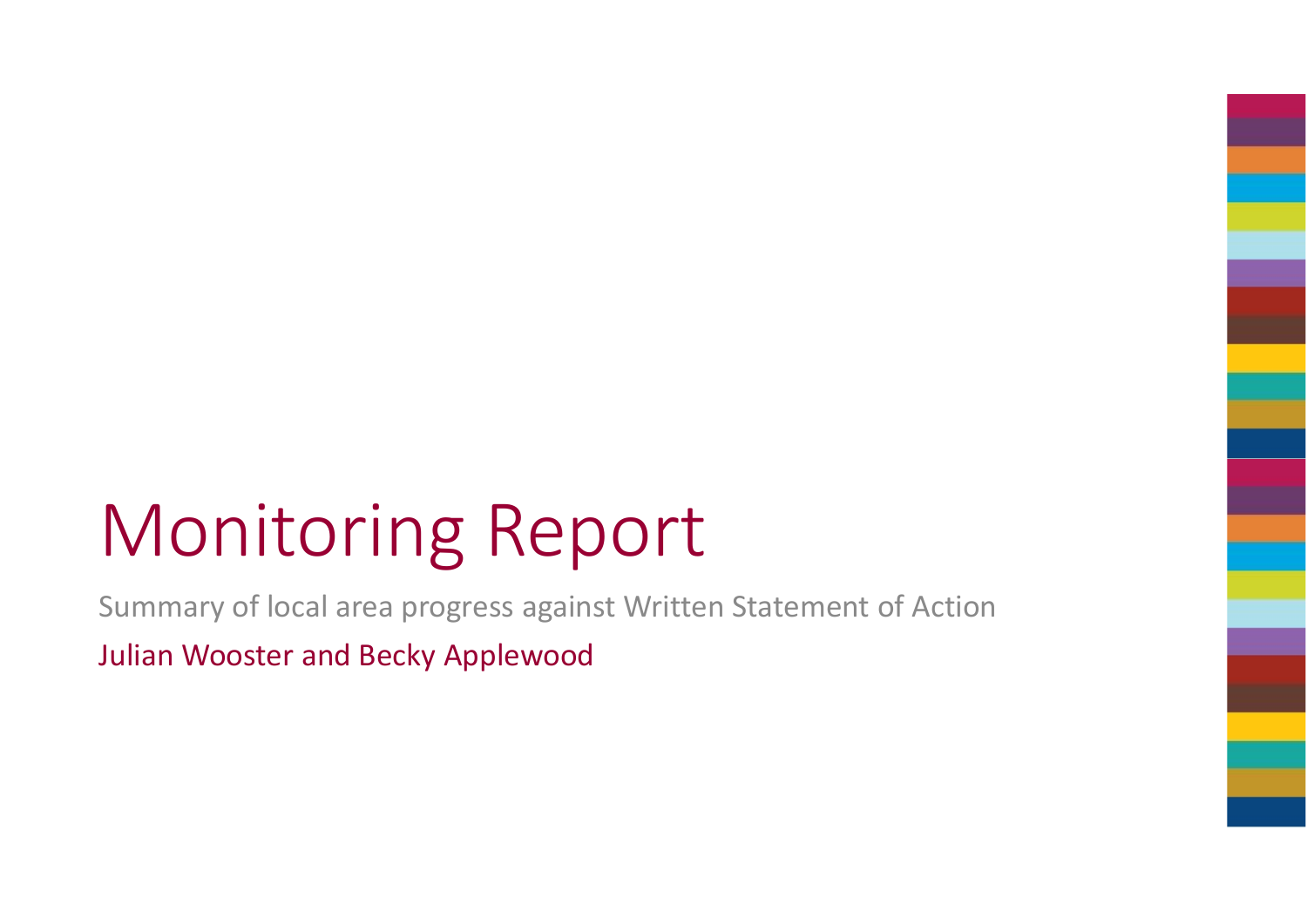## **Our aim today**

**To show you where we are on our improvement journey:how, where and what difference is being made for children, young people and their families…**

- **How** we have begun to deal with the concerns raised by the lospoctors n Inspectors
- **How** we work as a system, especially with children, young<br>needle and their families people and their families
- n **How** we deal with challenges:
	- х Barriers to improvement
	- $\blacksquare$ Risks and issues
	- × Managing change
- **Where** improvement is happening
- **Where** we need to work harder
- n **What** is under way or is coming soon
- **What** still needs to be done

## **What will we tell you today?**

#### **We will tell you about the work we are doing and the impact it is having…**

- **Families feel heard** and have a clearer understanding of the barriers. Practitioners are  $\checkmark$ provided with tools they need (IP1)
- $\checkmark$ Leaders are **working with and listening** to children, young people and families (IP2)
- ✓ **We resolve problems together** and using data more effectively (IP3)
- $\checkmark$  Children, young people their families and practitioners feel the **benefit of better commissioning** (IP4)
- $\checkmark$  **Parents and carers value MDT Triage,** now rolled-out across most parts of Somerset (IP5)
- $\checkmark$  **'Hearts and minds'** work with schools shows early signs of commitment: we know more needs to be done (IP6)
- <sup>A</sup>**breakthrough in data management** using NHS numbers will make assessment easier, clearer and more consistent (IP7)
- Consistent improvement of **timeliness in issuing of EHC plans** over the past year, and **backlog cleared** (IP8)
- $\checkmark$ **Better quality assurance in place** - service users expected to feel the benefit in coming months including through giving feedback (IP9)

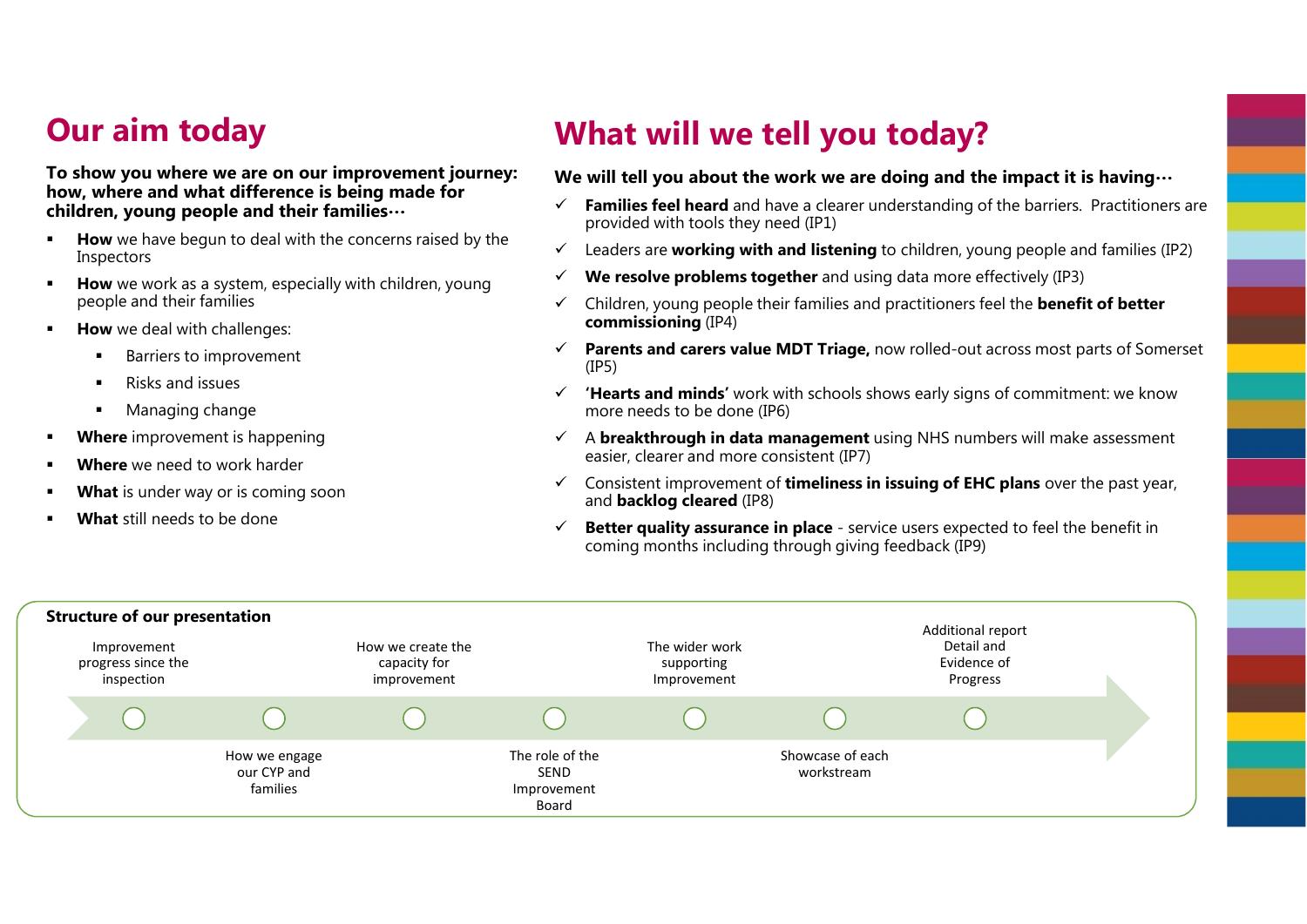## **Improvement progress since inspection**



- Independent Provider of Special Education Advice (IPSEA) engagement and training event for parents, and wider parent survey
- Funding from NHSE for a NHS Leadership Academy leadership & culture programme for 100 'culture carriers'
- Initial report on compliance with statutory duties. Work ongoing to identify gaps already being addressed through WSoA
- Co-production events to develop SEND Outcomes for Somerset. Initial framework produced. Families' views are aligning with staff views from earlier work. National best practice and data sets being assessed to help us measure performance against outcomes
- Identification of good practice SEND Strategies and development of an overarching framework strategy
- Training in Quality Improvement (QI) methodology rolled out to initial cohort and more to follow, to support improvement in assessment and quality assurance processes
- Professionals are committed to involving parents and children in service design
- Work with the Institute of Public Care (IPC) and Oxford Brookes University to understand improvement required in Joint Commissioning.
- Working to strengthen data available to support commissioning and refresh the SEND Joint Strategic Needs Assessment
- We are identifying the SEND workforce in the widest possible way ensuring SEND is everybody's business
- Schools Led Inquiry into inclusive practice
- The Business Intelligence team are developing a Schools Position Dashboard to compare data on Somerset Schools
- Increasing capacity in the SEND Casework Team
- Training our workforce
- Reducing incidents of missed health notifications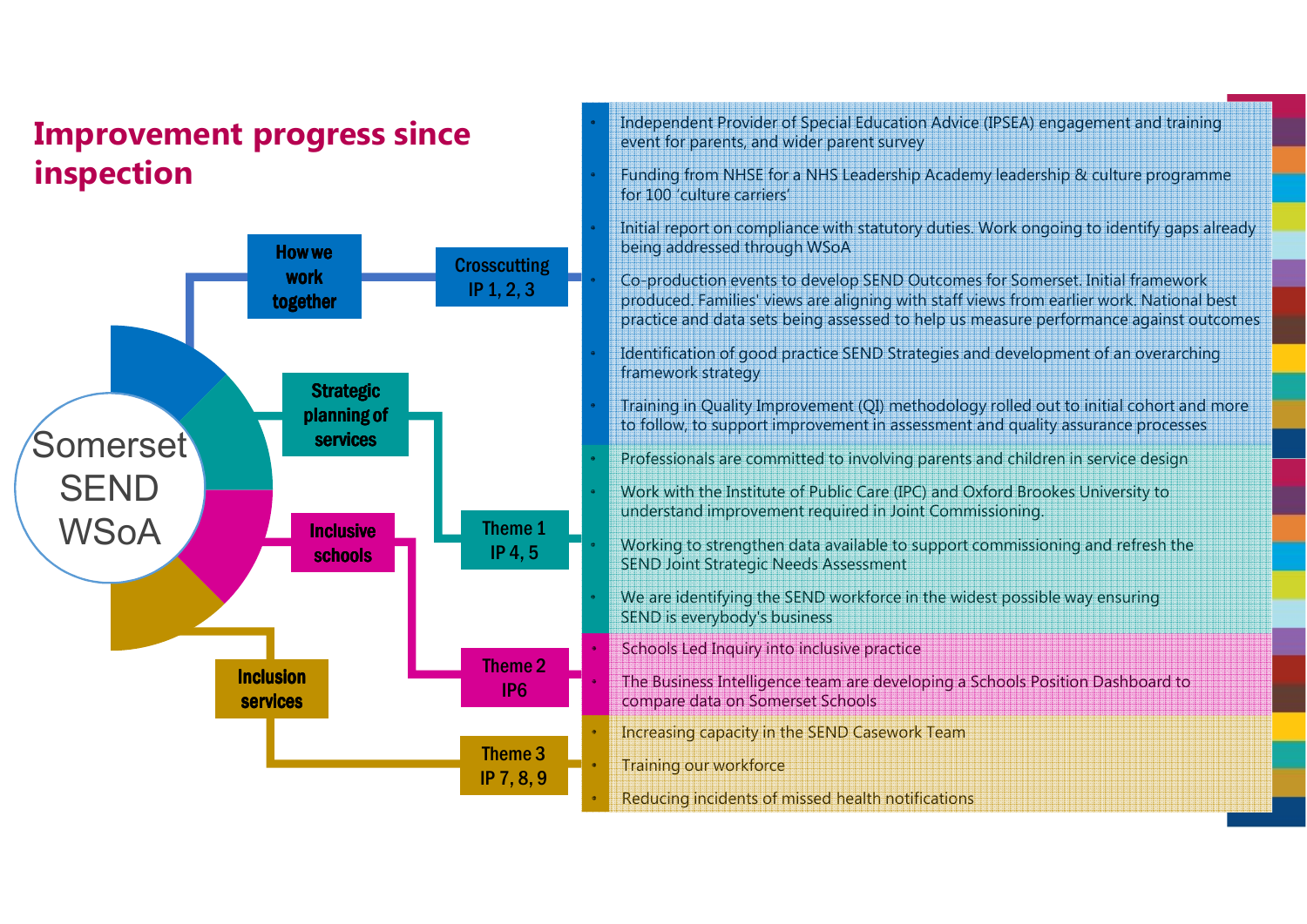

## **Listening and learning from the experiences of CYP and their families**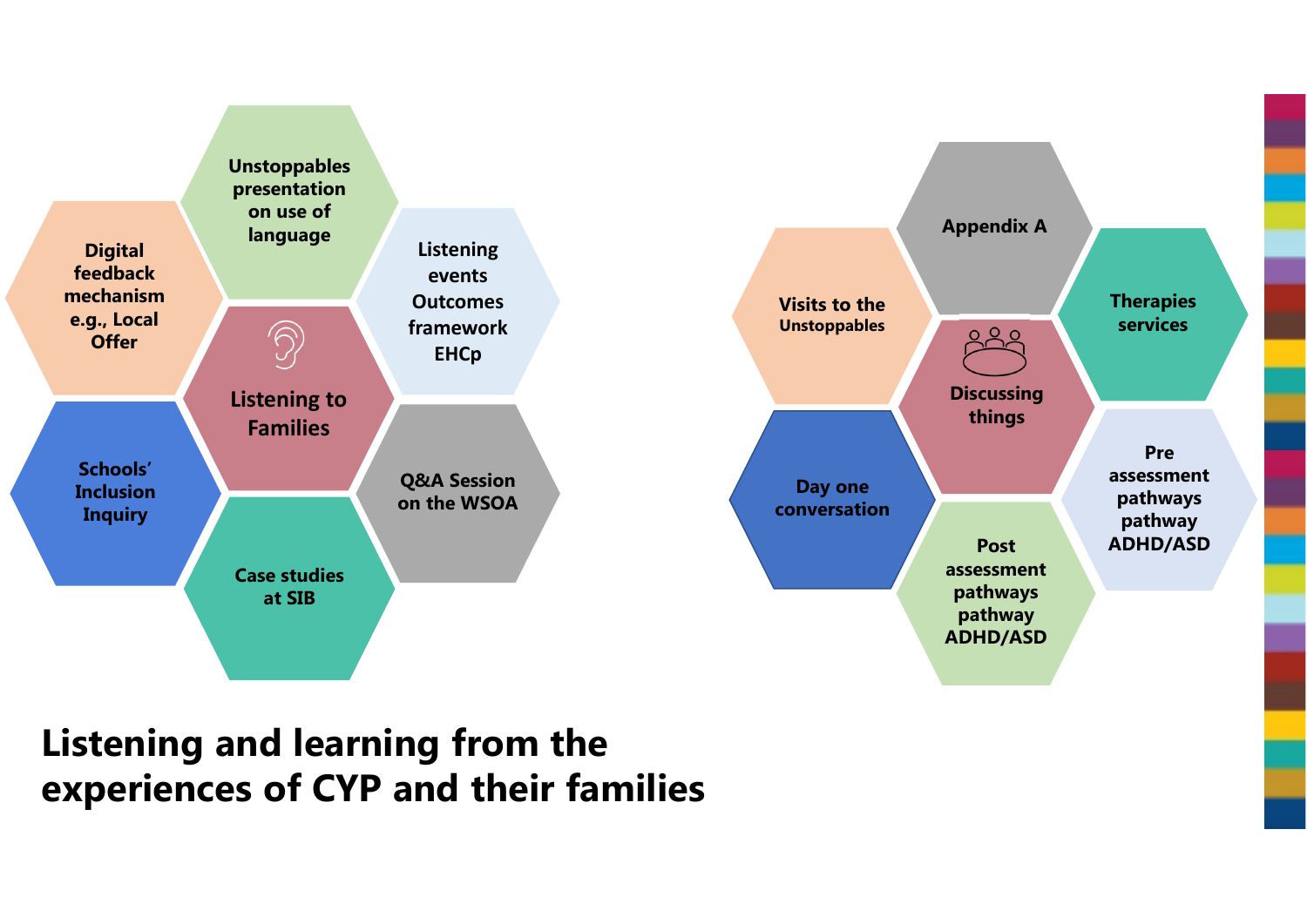## **Creating the capacity for improvement – SIB & CEG**

- Reset of SEND Improvement Board (SIB) mid 2020 to oversee development and delivery of Written Statement of Action
	- Refreshed membership; SCCG & SCC CEOs joint Chair
	- Increased frequency (quarterly to monthly)
	- Standing agenda items
		- 'Spotlight on...' improvement priority areas
		- Young Person participation and families' feedback (lived experience)
		- Member reports
- Implementation of Children's Executive Group (CEG) for joint decision making and issue resolution to facilitate delivery of WSoA
	- SCCG and SCC senior leaders from Women's & Children's Health, Children's Services and Public Health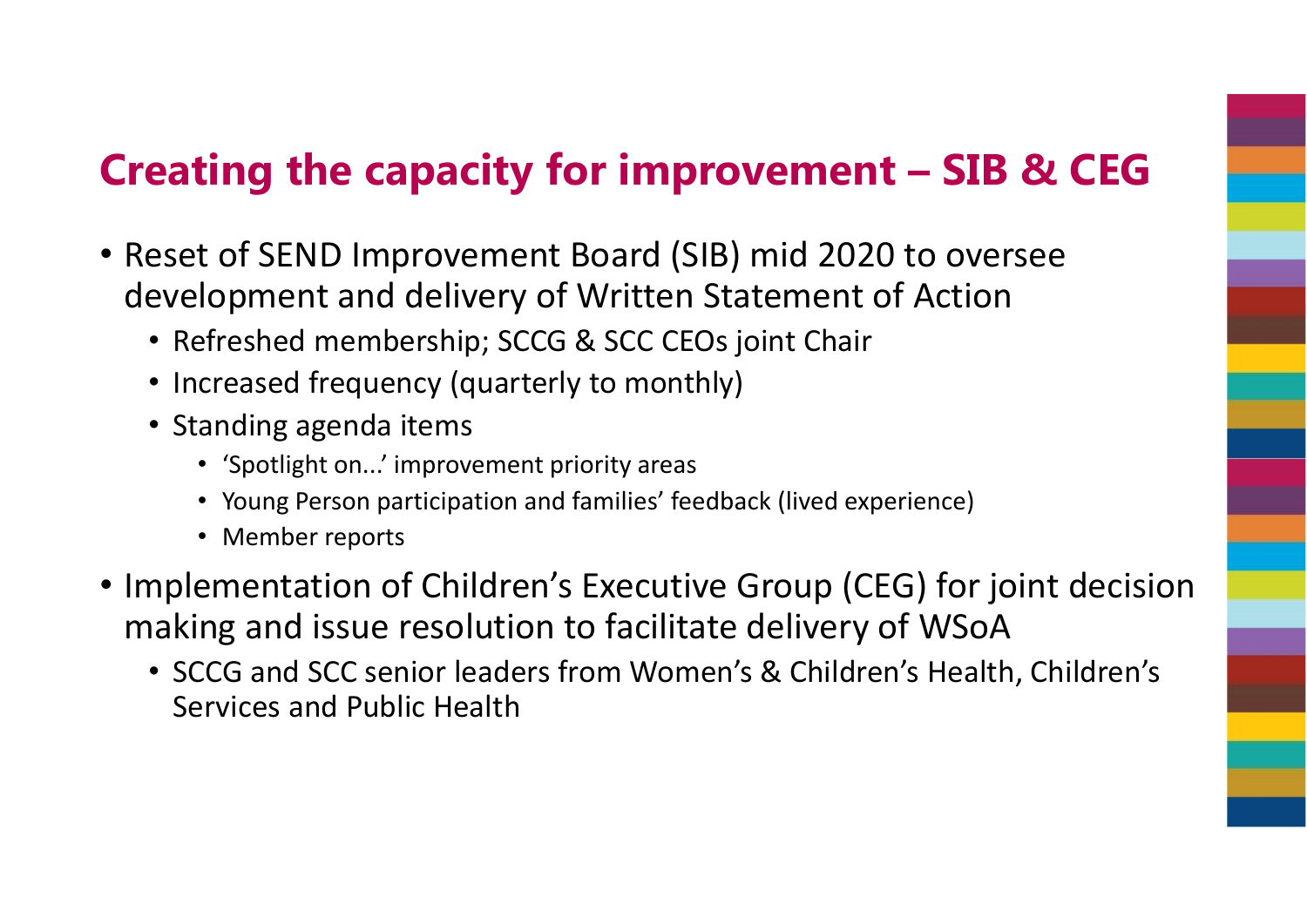## **SEND Improvement Board**

- 7 meetings since the inspection include the following progress
	- Review and endorsement of Written Statement of Action
	- Reporting arrangements and adoption of joint SCCG/SCC risk register for SEND
	- Risk management approach and change control process has been put in place
	- Individual priority area 'checkpoints'
		- Endorsement of recommendations for improving engagement of families and increasing feedback and leadership commitment to supporting key engagement events
		- Approval of interim Multi-Disciplinary Triage (MDT) solution as a first step to improving the Autism pathway
		- Agreement to proceed with implementing (IPC) recommendations for improved joint commissioning
	- 4 'Spotlight on...' covering IP1 (YP & families engagement), IP2 (leadership & culture), IP4 (joint commissioning) and IP5 (Autism pathway)
	- Understanding the lived experience
		- Unstoppables feedback experiences in education, language around SEND (reminding professionals to be mindful of the terminology they use)
		- Review of individual family case studies
	- Member reports from NHS providers, PH and Schools representatives what's going well, what's not so great, what would help make it better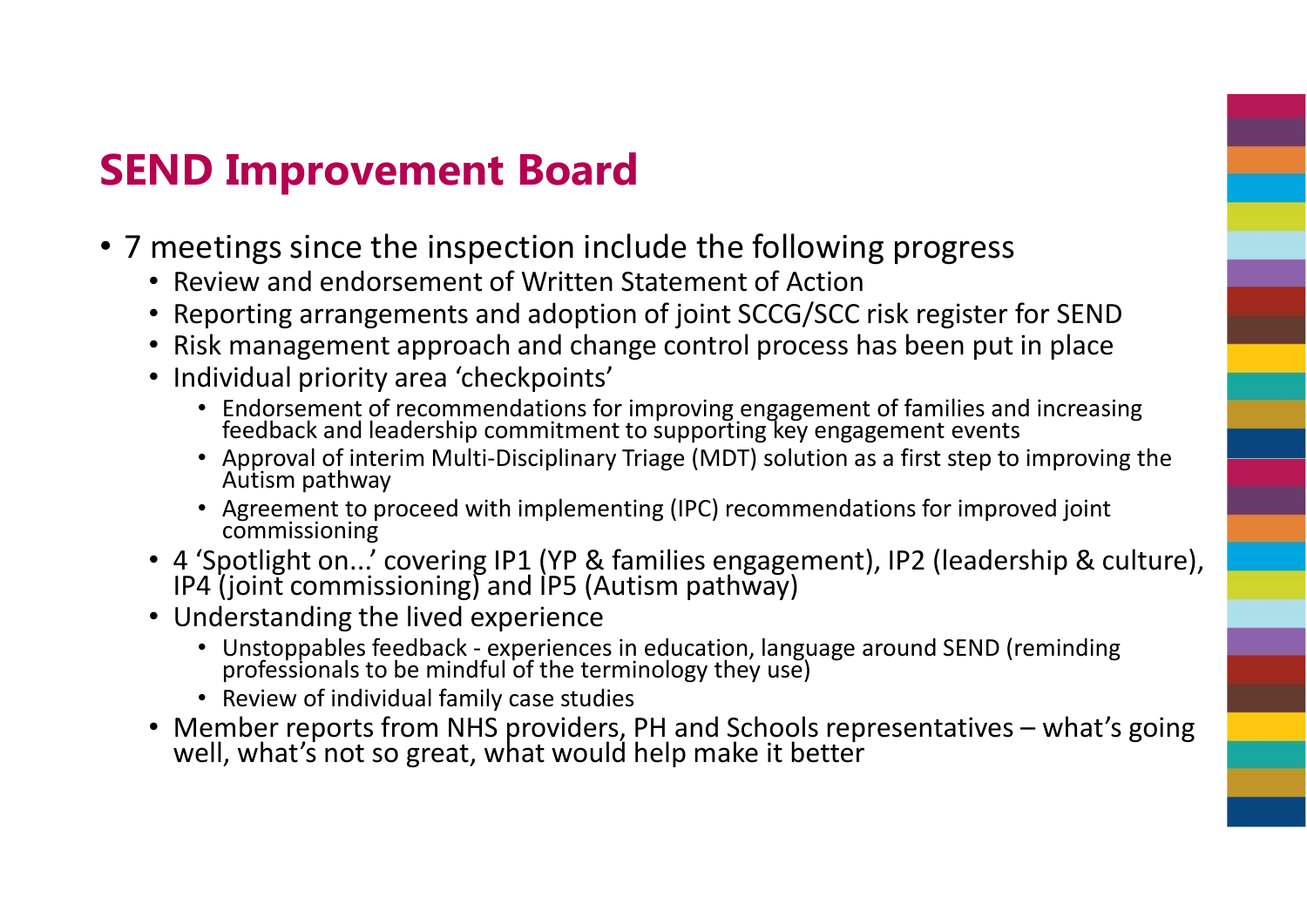## **Wider work supporting SEND Improvement**

- Relaunch of Early Help Processes in Schools
- $\bullet$  Launched a app called 'MeeTwo', which provides peer support for young people experiencing mental health difficulties.
- Mental Health Trail Blazer projects have been launched in pilot areas supporting pupils with emotional health and wellbeing
- Increased capacity of the SENDIAS service
- Redesigned guidance to ensure workers take a graduated response to interventions with families, ensuring families with SEND are treated fairly
- A single point of contact for parents seeking SEND advice, support and guidance from the Local Authority has been established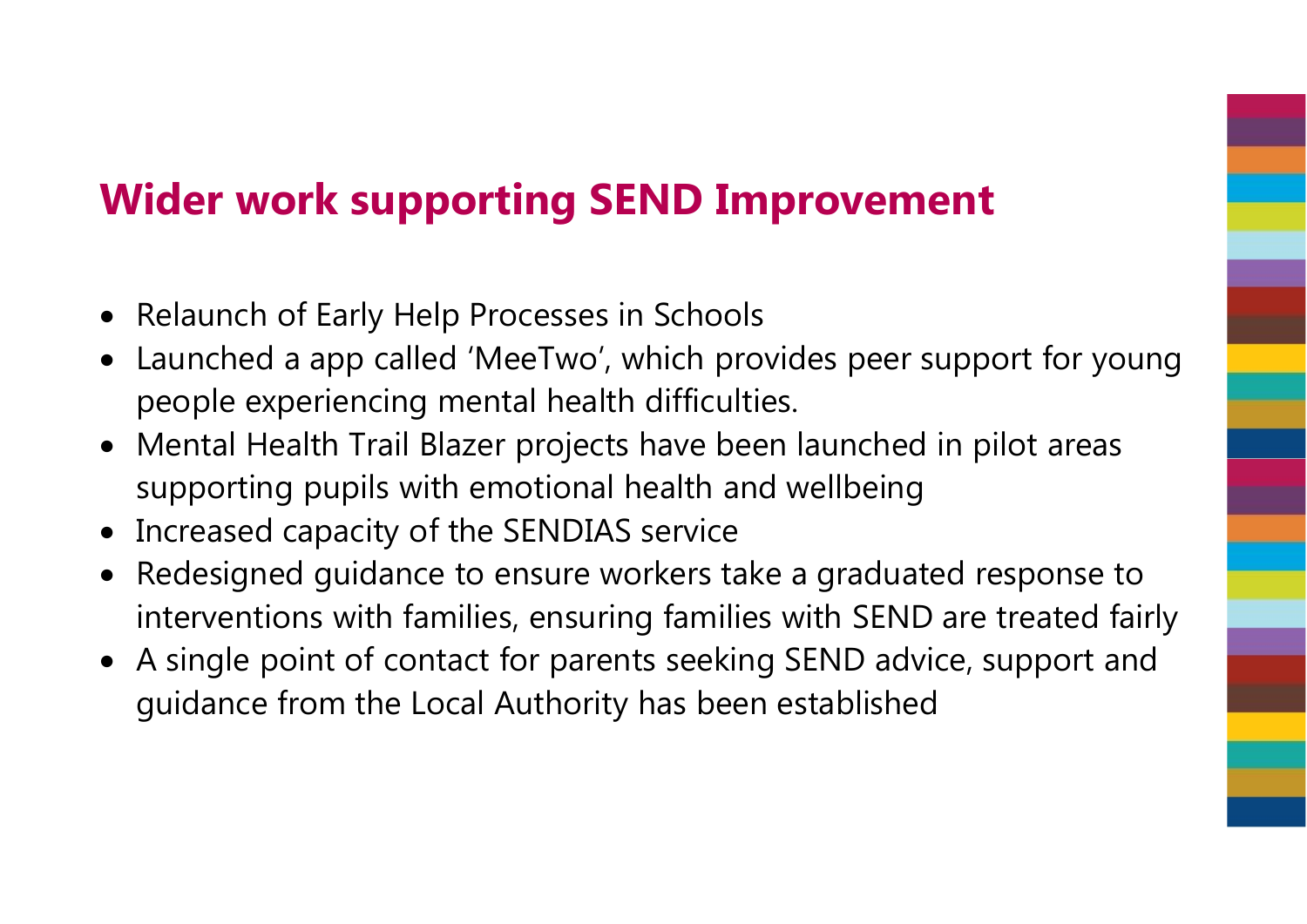## **General Questions**

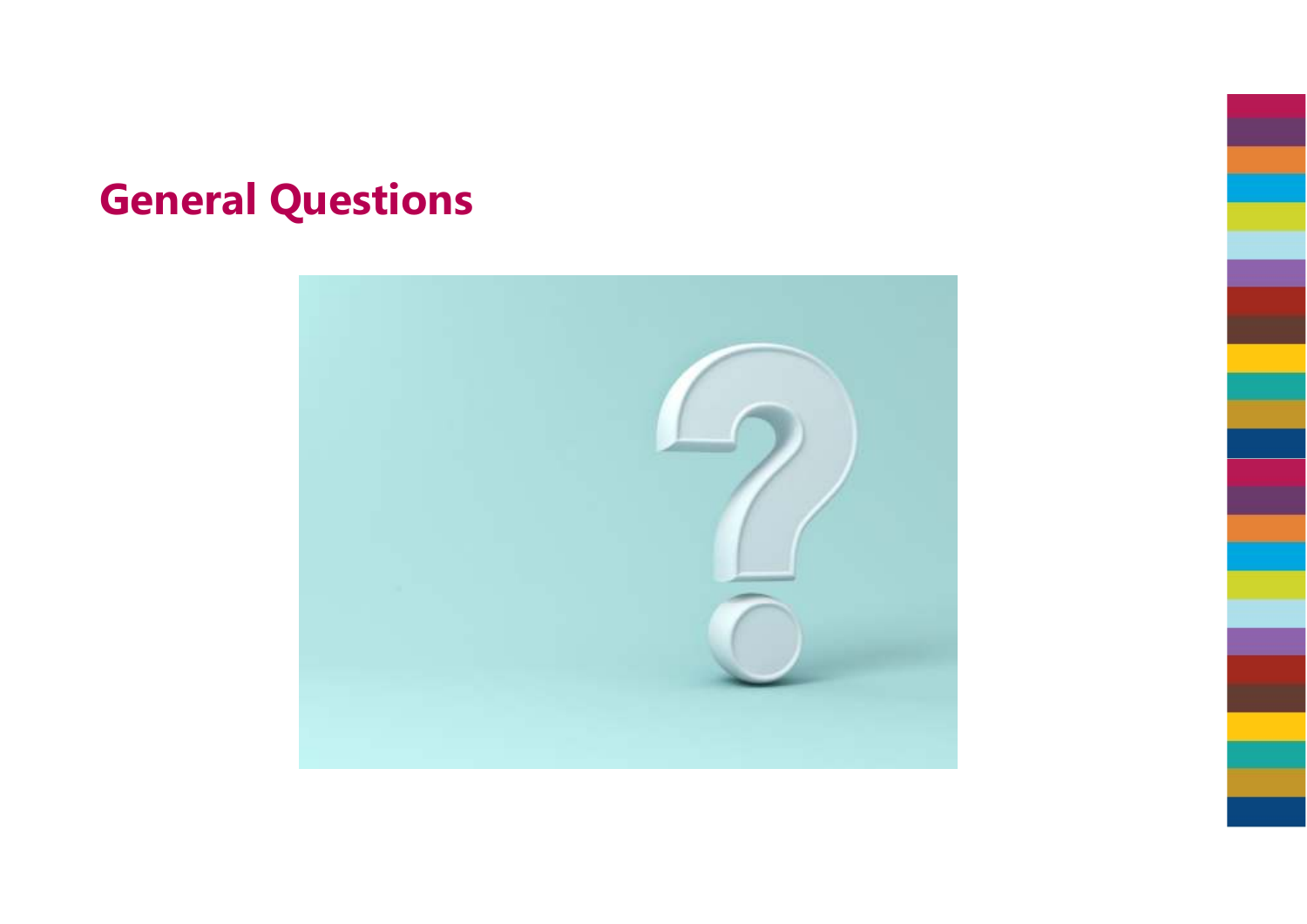### **Priority - Our Children & Young People and their Families (IP1) – Ruth Hobbs**

#### **Inspection concern**

 The lack of focus on the experiences of children and young people with SEND and their families when formulating strategies to improve the area

#### **IMPROVEMENT HEADLINE**

#### **Parents can see the direct impact that their involvement has had and we are seeing new families getting involved.**

#### **IMPACT – the 'so what?'** モオ

 Feedback from engagement events has led to series of recommendations which all agencies have signed up to which will ensure all families involved are clear about their role in engagement events and how their feedback is used.

- Parents can see the direct impact that their involvement has had e.g. new health pathways on the Local Offer (IP7) clarity around unpaid carers vaccinations.
- We are seeing new families getting involved and have received positive feedback that parents are valuing the opportunities to meet.

#### **Our Improvement Progress & Impact**

#### **What we have achieved so far**

•

•

•

- Outputs from engagement events have been used to support service development and shape the Outcomes Framework for Somerset and SEND Strategy (IP3), service developments and joint commissioning (IP4&7) and development of the Autism pathway (IP5)NHS Number now being used to link casework information across Adult Social Care, Children's Services, Youth Justice and Health (with IP7)
- Families and practitioner feedback influencing the ongoing development of the coproduction framework and participation toolkit
- •Improved understanding of opportunities for families to share experiences
- Increase awareness at Board level of impact on YP and families through regular sharing of case studies and YP presentations
- Improved information available to families and mechanisms for sharing feedback through ongoing development of the Local Offer

#### **External support we have received**

• IPSEA training has supported parent carers in their understanding of SEND law, helping SEND Statutory Team in managing expectations

| <b>Barriers/Concerns</b>                                                      | <b>Mitigation</b>                                                   |
|-------------------------------------------------------------------------------|---------------------------------------------------------------------|
| Misalignment of Comms and Engagement work across the WSoA, compounded         | Alignment of IP1 and Comms & Engagement teams and implementation of |
| by the speed of change required in the plan, has led to multiple events being | single route for planning and managing SEND communications and      |
| scheduled in a short period of time impacting on levels of engagement.        | engagement activity.                                                |

#### **Priority 1 is…**

#### **Crosscutting**





#### **Measures**

- CYP & parent carers reporting staff work closely with them
- CYP & parent carers reporting their views are listened to
- CYP & parent carers reporting their feedback has been used for service improvement

#### **Next Steps**

| Complete and launch Co-production |
|-----------------------------------|
| Framework                         |

Development of the Local Offer to further improve user experience & interactions

Complete and run refreshed '360' survey to measure families' experience

Further engagement events to inform the ADHD/Autism pathway and schools 'Inclusion Inquiry'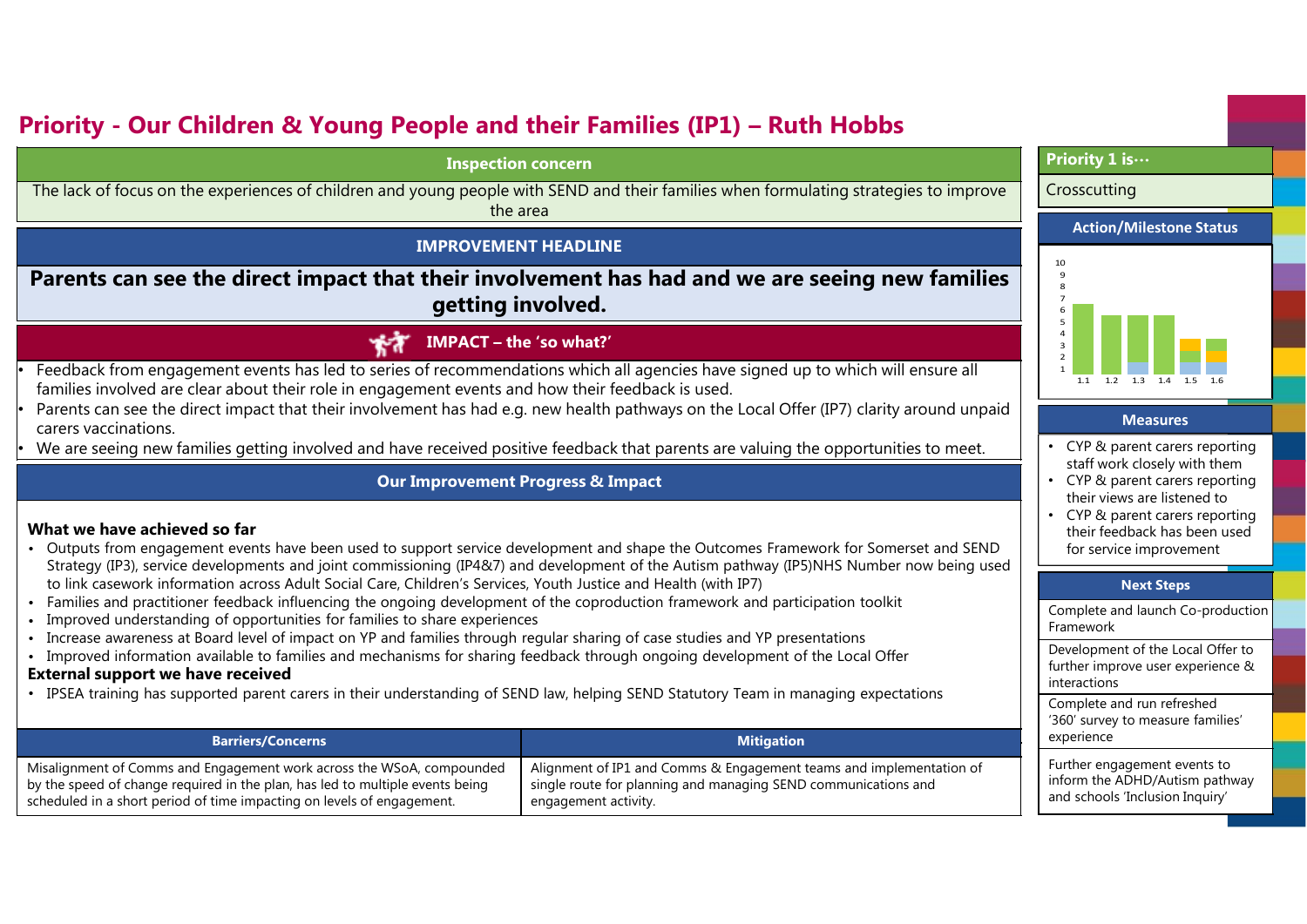## **Priority – Our Leadership Capacity (IP2) – Melissa Fairhurst**

| <b>Inspection concern</b> |
|---------------------------|
|                           |

The lack of leadership capacity across area services

#### **IMPROVEMENT HEADLINE**

**Co-producing development options for our leaders and our 'Culture Carriers'**

#### **IMPACT – the 'so what?'**

Elements have of the QI training have been used to understand the problems we are trying to solve in other areas

#### **Our Improvement Progress & Impact**

#### **What we have achieved so far**

- Funding has been agreed from NHS Leadership Academy for two elements of a leadership & culture programme one for the top leaders and one for approx. 100 "culture carriers" across the Somerset system. Sessions are planned to start from Autumn 2021 and will support networking, building trust and wider understanding of roles and responsibilities.
- Our understanding of the scope of the workforce supporting CYP with SEND, required for skills audit and vacancy mapping, is increasing through development of a workforce map based on HSE "bubbles" diagram. This will inform the 'culture carriers' work.
- Bronze Quality Improvement training has been rolled out to an initial cohort; QI methodology is being used with 2 active project groups and is now part of our ongoing offer
- Additional questions have been incorporated into the YP/parent carer and practitioner ('360') surveys (within IP1) to facilitate more regular 'temperature checks' and feedback

#### **External support we have received**

 • Facilitated support is provided by Somerset Quality Improvement (QI) Faculty with regular training opportunities for individuals and groups across the system to help extend and embed this as a continuous improvement methodology.

| <b>Barriers/Concerns</b>                                                                                                                | <b>Mitigation &amp; Change Control</b>                                                                                                                                                            | and arcas or acate resource<br>competition/scarcity                                           |  |  |
|-----------------------------------------------------------------------------------------------------------------------------------------|---------------------------------------------------------------------------------------------------------------------------------------------------------------------------------------------------|-----------------------------------------------------------------------------------------------|--|--|
| Limitations in available workforce data have required a different approach to<br>mapping the SEND workforce and understanding its scope | Different approach adopted, based on HSE 'bubbles' model and change<br>control to move delivery of milestones in IP2.1 and 2.2 back in order to ensure<br>an effective workforce development plan | Co-produce our plan for 'Culture<br>Carriers' development & senior leaders<br>development     |  |  |
| Ability for SEND workforce to be released for workforce development due to<br>work pressures, exacerbated by COVID 19 response          | Guidance on redeployment of SEND staff and commitment from leadership to<br>support release of staff                                                                                              | Finalise and agree bubbles map of<br>SEND workforce to inform other areas<br>of the programme |  |  |

#### **Priority 2 is…**

#### Crosscutting

#### **Action/Milestone Status**



#### **Measures**

- Staff reporting multi-agency working is less fragmented
- CYP & parent carers reporting a shared understanding across the workforce of different statutory responsibilities

#### **Next Steps**Identify our SEND 'leaders'/culture

Identify our skills shortages, vacancies

and areas of acute resource

carriers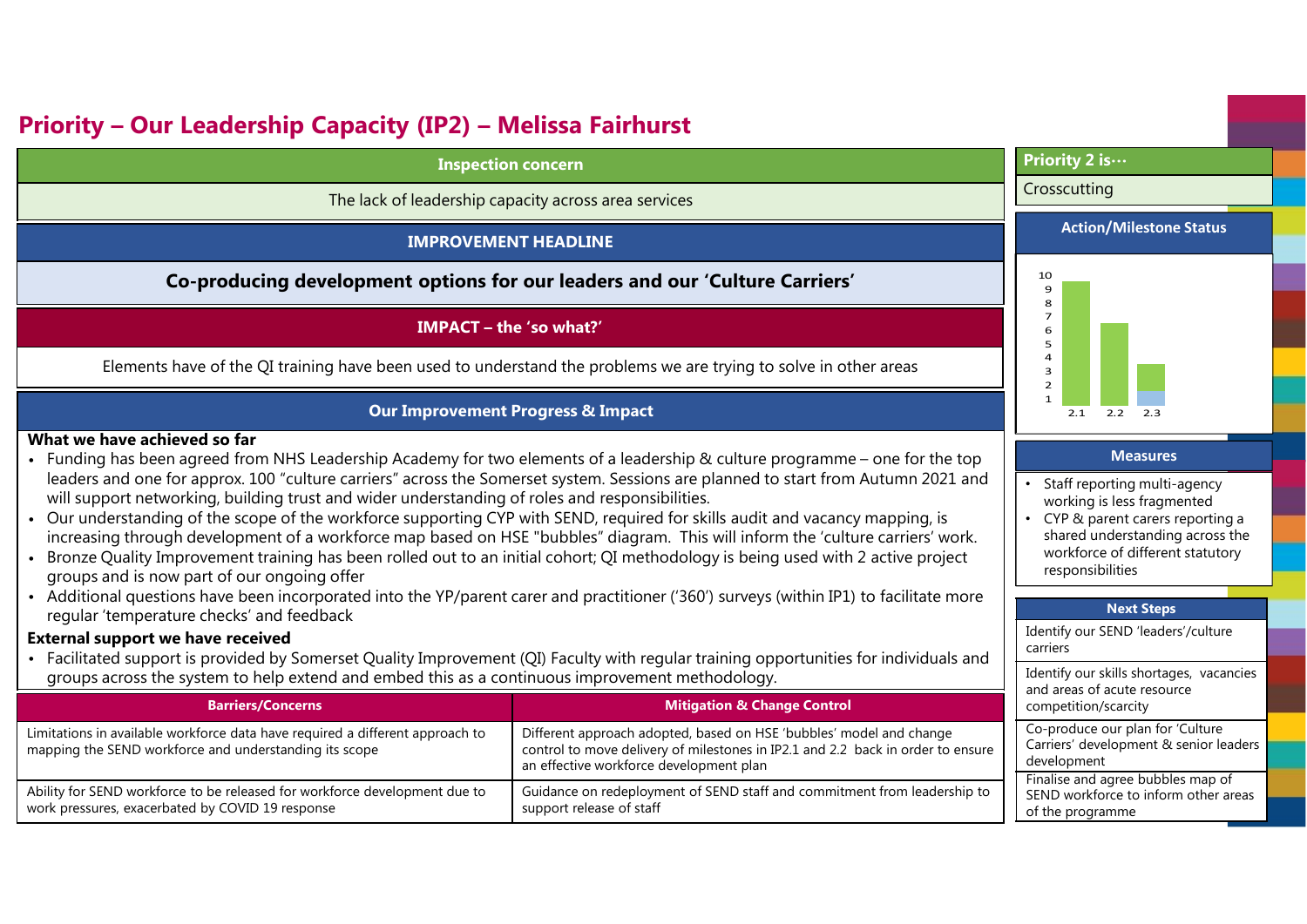### **Priority - Our Joint Working Arrangements (IP3) – Vikki Hearn**

#### **Inspection concern**

Weak partnership working between services across education, health and care

#### **IMPROVEMENT HEADLINE**

**Getting the groundwork in place, such as a nationally recognised developing outcomes framework and a system to effectively monitor local area improvement**

#### **IMPACT – the 'so what?'**

Through co-production and two-way communications, families are able to see how their feedback is influencing development of the SEND Outcomes Framework, showing that the local area is listening and has heard what is most important to our YP and families.

#### **Our Improvement Progress & Impact**

#### **What we have achieved so far**

- Children's Executive Group are now an escalation route for risk/issue resolution and programme resourcing; there is a jointly agreed approach to risk management and a joint SEND risk register in place
- The scope of the audit of joint funding arrangements has been agreed and being progressed (supporting joint commissioning)
- Introduction of an innovative Benefits Management System
- Addressed gaps in Health data to inform Strategic Needs Assessment (IP4) and understanding of local area performance
- Completion of a self-assessment of our compliance against CoP, clarified roles & responsibilities (linking to IP2, SEND leadership capacity) and cross-referenced with our WSoA to identify any gaps
- Co-production events have been held identifying the SEND outcomes that are important to families and we are now developing the draft Framework aligned to national best practice (underpins all areas of WSoA
- Enabling cross programme challenge and understanding through regular Improvement Leads meetings

#### **External support we have received**

 • CDC DBOT training for key staff in October 2020 has supported improvements in practice (EHC plan writing) and training outputs have also been used to inform development of the SEND Outcomes Framework for Somerset

| <b>Barriers, risks, issues</b>                                                                                                                                                                                                       | <b>Mitigation</b>                                                                                                                                    | Refresh the SEND Charter to mana<br>changes to services in line with             |  |
|--------------------------------------------------------------------------------------------------------------------------------------------------------------------------------------------------------------------------------------|------------------------------------------------------------------------------------------------------------------------------------------------------|----------------------------------------------------------------------------------|--|
| Chasing inputs to complete self-evaluation against Code of Practice (Self<br>Evaluation Framework) and mapping areas of non-compliance against WSoA<br>taking longer that expected due to capacity constraints but is still on track | Setting up a spreadsheet to make this light work in the future and to ensure<br>, we cross reference and update as we complete work through the WSoA | legislation<br>Align 'whole system' QA principle<br>with IP4 and IP9 QA activity |  |

#### **Priority 3 is…**

#### Crosscutting

#### **Action/Milestone Status**



#### **Measures**

As evidenced through embedding of joint SEND Outcomes Framework & SEND **Strategy** 

#### **Next steps**

| Deliver our measurable Outcomes<br>Framework                                                 |
|----------------------------------------------------------------------------------------------|
| Develop our overarching SEND<br>Strategy                                                     |
| Create a live document on our local<br>offer to clarify system roles and<br>responsibilities |
| Refresh the SEND Charter to manage<br>changes to services in line with                       |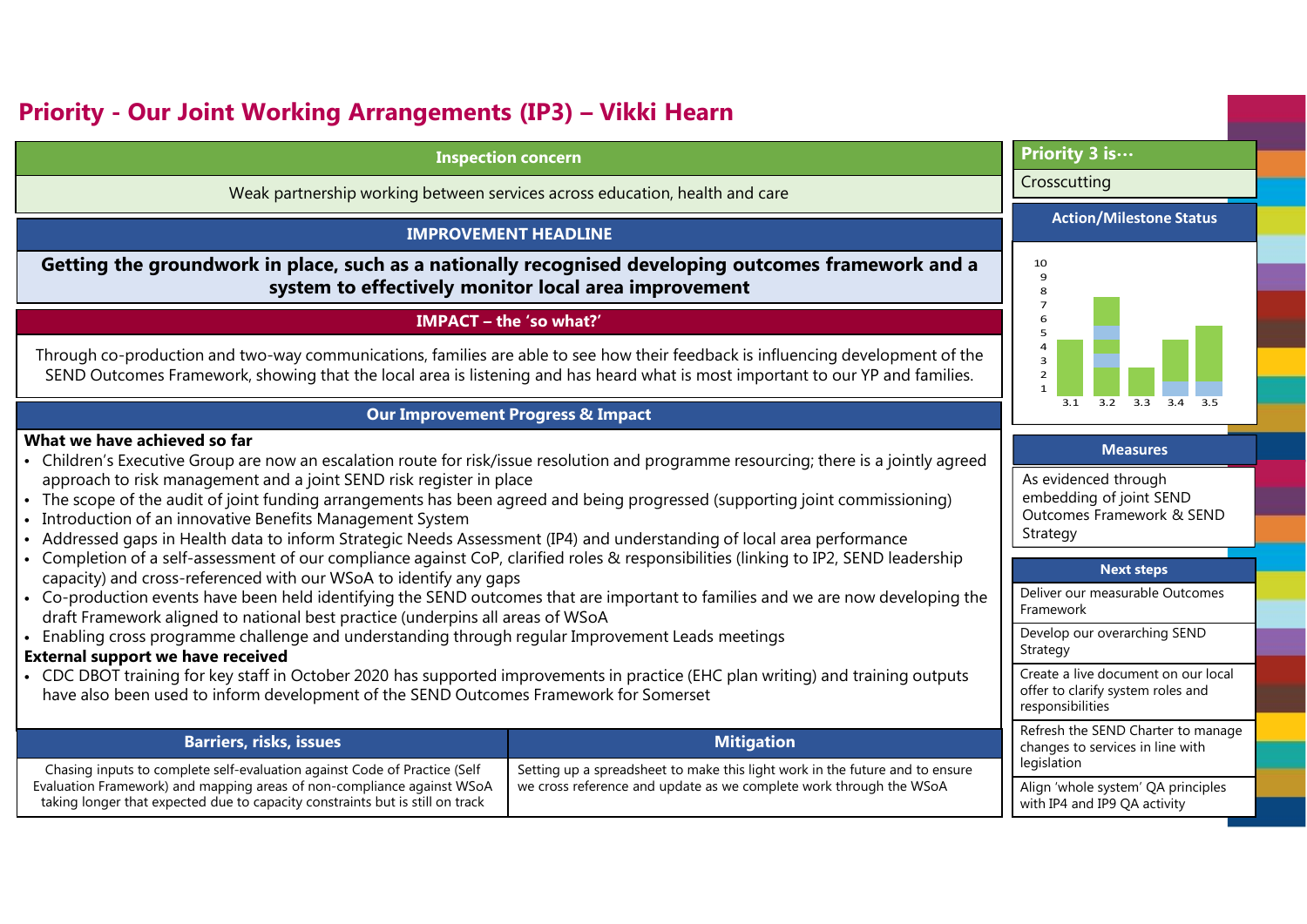## **Priority – Our Joint Commissioning Arrangements (IP4) – Debbie Rigby**

#### **Inspection concern**

Poor joint commissioning arrangements that limit leaders' ability to meet area needs, improve outcomes and achieve cost efficiencies

#### **IMPROVEMENT HEADLINE**

**Developing a joint work plan with the system to ensure commissioning is meeting local area need**

#### **IMPACT – the 'so what?'**

An improved experience for children, young people and families. Services are commissioned to work together with reduced duplication and less

confusion around where and how to access support.

#### **Our Improvement Progress**

#### **What we have achieved so far**

- Recommendations from the Institute of Public Care and Oxford Brookes University external review for joint commissioning were reviewed and agreed at SIB in January 2021
- A draft 'road map' for implementation is currently in consultation
- Joint commissioning 'ways of working' have been agreed and a draft shadow budget process
- An approach to refreshing the Somerset Strategic Needs Assessment (SNA) has been agreed and the refresh is underway
- There is now a single, shared SEND dashboard providing "one version of the truth" (remaining data gaps being addressed through IP3)
- Feedback from families and practitioners has informed an initial review of CYP Therapies to understand the scale of opportunity for more joint working and better models of service delivery (supporting improvement in IP7)
- An options review is underway to improve initial Health Assessments for Children Looked After (CLA)

#### **External support we have received**

 • The Institute of Public Care (IPC) and Oxford Brookes University were commissioned to undertake an independent review of joint commissioning in Somerset, with a particular focus on SEND.

| <b>Barriers/Concerns</b>                                                       | <b>Mitigation</b>                                                                                | Complete <sup>'</sup>      |
|--------------------------------------------------------------------------------|--------------------------------------------------------------------------------------------------|----------------------------|
| Availability of health activity specific to SEND                               | NHS number now being used on EHCP which will enable interoperability with<br>Health system data. | area therar<br>Publish Per |
| Ability to review provider contracts while Covid-19 directives remain in place | Operational meeting with providers to review activity                                            |                            |



**Priority 4 is…**

Theme 1

#### **Next Steps**

| Agree 'road map' and commence<br>implementation of              |
|-----------------------------------------------------------------|
| recommendations for joint                                       |
| commissioning                                                   |
| Complete refresh of Strategic Needs<br>Assessment               |
| Refresh the Joint Commissioning<br>Strategy                     |
| Complete 'heat map' of current local<br>area therapies services |
| Publish Personal Budgets Policy                                 |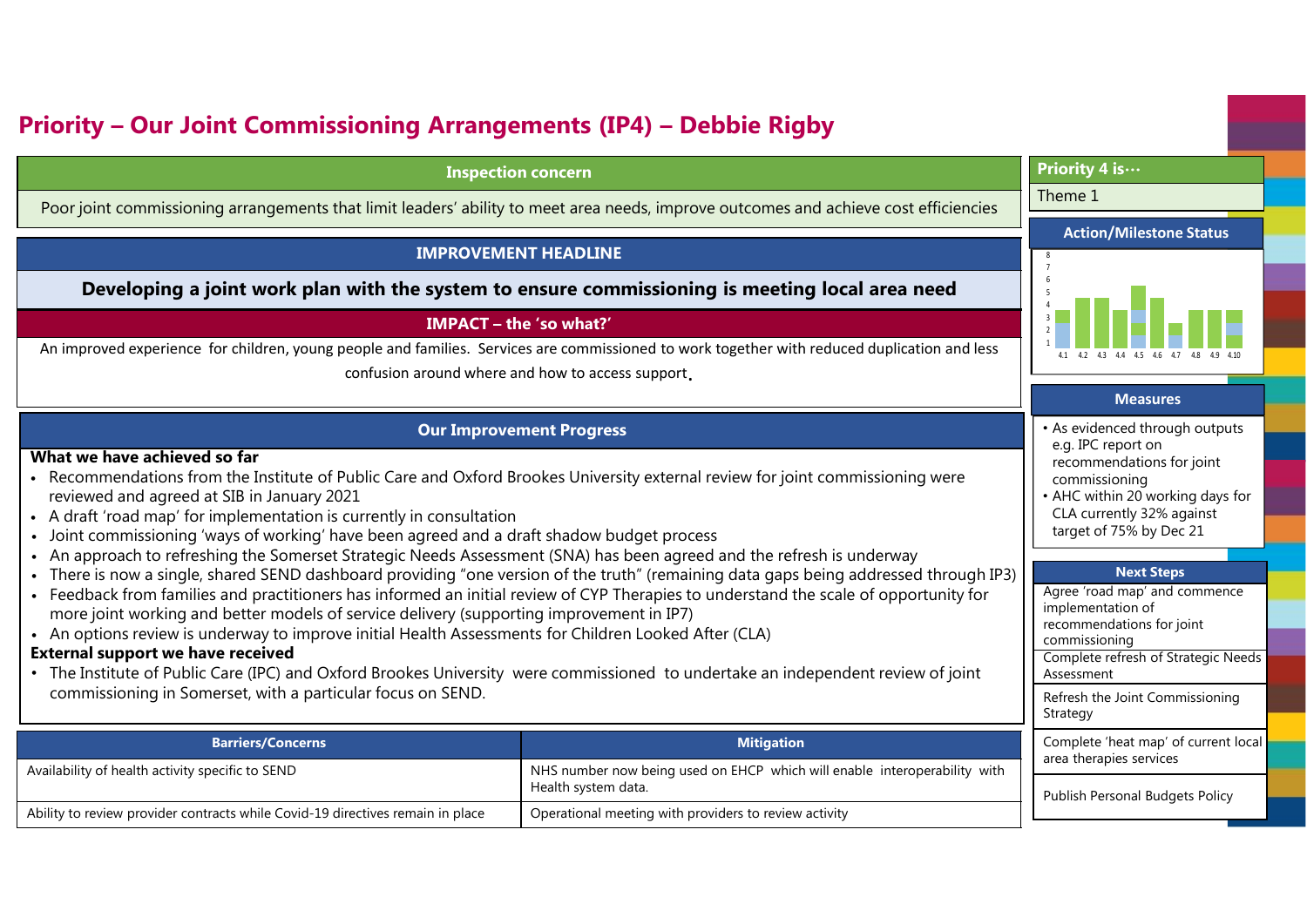## **Priority – Our Neurodevelopmental Pathway, specifically Autism (IP5) – Patrick Worthington**

| <b>Inspection concern</b>                                                                                                                                                                                                                                                                                                                                                                                                                                                                                                                                                                                                                                                                                                                                                                              | Priority 5 is                                                                                                                                                                                                                                                                                               |                                       |  |  |
|--------------------------------------------------------------------------------------------------------------------------------------------------------------------------------------------------------------------------------------------------------------------------------------------------------------------------------------------------------------------------------------------------------------------------------------------------------------------------------------------------------------------------------------------------------------------------------------------------------------------------------------------------------------------------------------------------------------------------------------------------------------------------------------------------------|-------------------------------------------------------------------------------------------------------------------------------------------------------------------------------------------------------------------------------------------------------------------------------------------------------------|---------------------------------------|--|--|
| The ineffective assessment pathway for autistic spectrum conditions                                                                                                                                                                                                                                                                                                                                                                                                                                                                                                                                                                                                                                                                                                                                    | Theme 1                                                                                                                                                                                                                                                                                                     |                                       |  |  |
|                                                                                                                                                                                                                                                                                                                                                                                                                                                                                                                                                                                                                                                                                                                                                                                                        |                                                                                                                                                                                                                                                                                                             | <b>Action/Milestone Status</b>        |  |  |
| <b>IMPROVEMENT HEADLINE</b>                                                                                                                                                                                                                                                                                                                                                                                                                                                                                                                                                                                                                                                                                                                                                                            |                                                                                                                                                                                                                                                                                                             | 13                                    |  |  |
| A functioning MDT Triage solution on track for April 2021                                                                                                                                                                                                                                                                                                                                                                                                                                                                                                                                                                                                                                                                                                                                              | 12<br>11<br>10<br>$\overline{9}$                                                                                                                                                                                                                                                                            |                                       |  |  |
| IMPACT - the 'so what?'<br>Feedback from parent/carers following MDT Triage shows they have highly valued the assessment their child received and are very<br>supportive of the approach.                                                                                                                                                                                                                                                                                                                                                                                                                                                                                                                                                                                                              | 8<br>$\overline{7}$<br>6<br>5<br>$\overline{a}$<br>$\overline{\mathbf{3}}$<br>$\overline{2}$                                                                                                                                                                                                                |                                       |  |  |
| <b>Our Improvement Progress &amp; Impact</b>                                                                                                                                                                                                                                                                                                                                                                                                                                                                                                                                                                                                                                                                                                                                                           | 5.2<br>5.3 5.4                                                                                                                                                                                                                                                                                              |                                       |  |  |
| What we have achieved so far<br>Redesign of pre-assessment pathway nearly completed (including significant engagement from education settings) – publication due<br>April 2021. (Outputs from the gap analysis of the pre-assessment pathway/early help will inform joint commissioning.)<br>A county wide interim MDT Triage solution to support a holistic test and learn approach to referrals – in place by April 2021<br>Funding opportunity has been launched, decisions supported by in depth peer-reviews<br>A new 'referral form' i.e. the 'Next Steps form' has been designed to support the route to an assessment for autism and/or ADHD. Pilot<br>to begin April 2021<br>Specific focus and prioritisation given to fluid transition points between pre-assessment and assessment pathway | <b>Measures</b><br>• CYP & parent carers reporting<br>confidence in accessing support<br>• Increase in % referrals resulting in<br>assessment for ASD or ADHD<br>- SFT (Taunton) currently 41%<br>- VC (Mendip) currently 86%<br><b>Next Steps</b><br>Further develop the Assessment<br>part of the pathway |                                       |  |  |
| <b>Main Barriers/Concerns</b><br><b>Mitigation</b>                                                                                                                                                                                                                                                                                                                                                                                                                                                                                                                                                                                                                                                                                                                                                     |                                                                                                                                                                                                                                                                                                             | Hold post-assessment co-              |  |  |
| Lack of available baseline data impacting our ability to build milestones or<br>effective metrics into planning                                                                                                                                                                                                                                                                                                                                                                                                                                                                                                                                                                                                                                                                                        | Working with the provider trusts to develop data reporting mechanisms that<br>will be uniform across the county, for implementation from April 2021                                                                                                                                                         | production workshop                   |  |  |
| Implementation of a Multi-Disciplinary Team (MDT and the learning from this.<br>How records are captured and shared is fragmented with logistical/clinical<br>Ensuring all children and young people get an Autism / ADHD assessment and<br>barrier to info sharing especially sharing across boundaries of Health/                                                                                                                                                                                                                                                                                                                                                                                                                                                                                    |                                                                                                                                                                                                                                                                                                             | Continue Early Years mapping          |  |  |
| <b>Education/ Social Care</b>                                                                                                                                                                                                                                                                                                                                                                                                                                                                                                                                                                                                                                                                                                                                                                          | then exploring what we do about the gaps (with IP4).                                                                                                                                                                                                                                                        | <b>Educational Psychology Service</b> |  |  |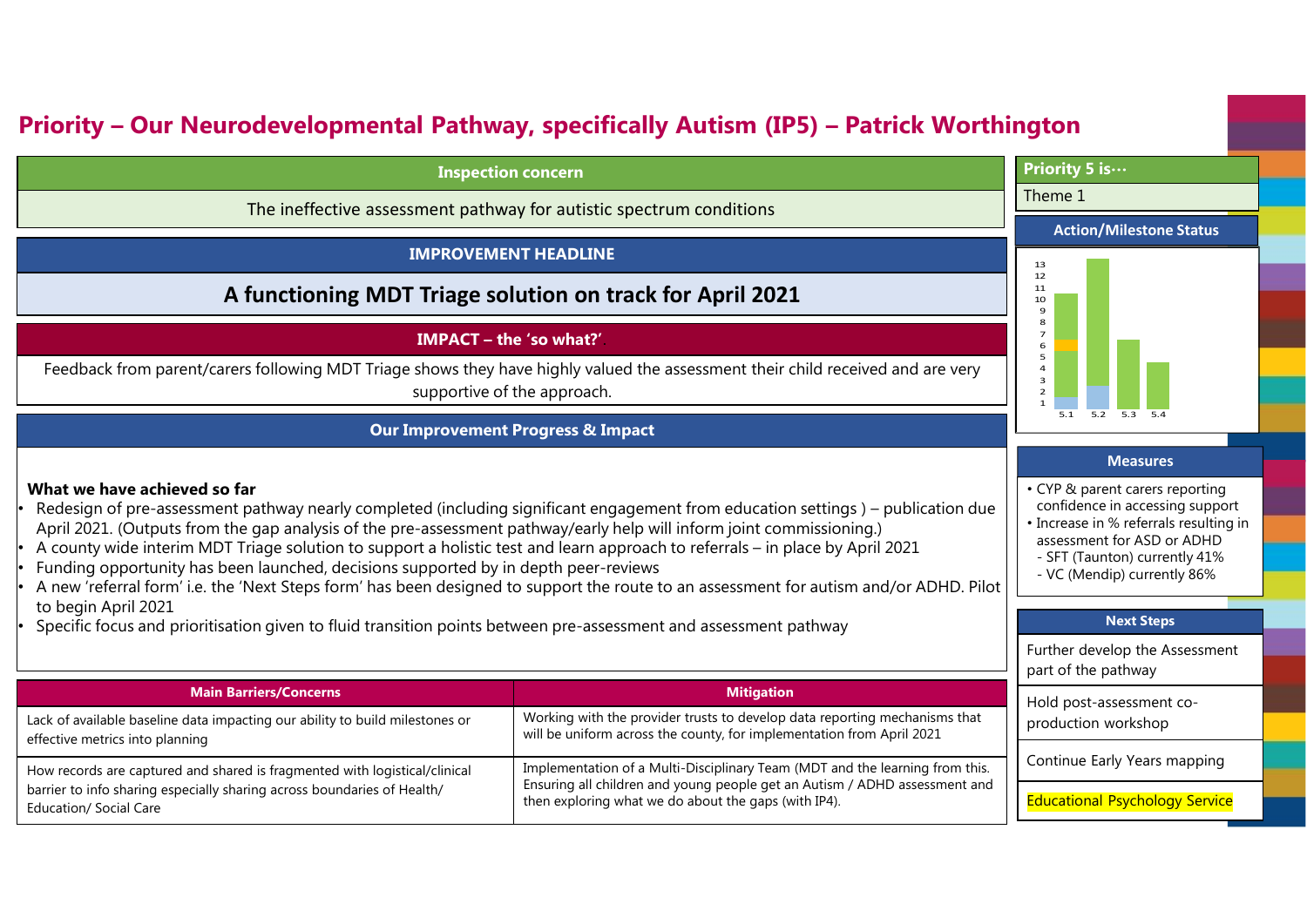## **Priority – Extending inclusive best practice in schools (IP6) – Amelia Walker**

#### **Inspection concern**

Too many children and young people not accessing education because of the disproportionate use of exclusion and poor inclusive practices across the area

#### **IMPROVEMENT HEADLINE**

**All activity is focused on key outcome of securing 'hearts and minds' across the school community. We are seeing clear but stillfragile signs of commitment to a shared programme of reform.**

#### **IMPACT – the 'so what?'**.

Too early for impact to be felt by Children, Young People and families in education settings, however, external experts on 'Inquiry' Panel is seen as a positive by parents and reassurance that 'things will be different'.

#### **Our Improvement Progress & Impact**

#### **What we have achieved so far**

- •Schools stepping up – leading from the front on IP6.1 Inclusion Inquiry and IP6.3 Inclusive Practice
- •Strengthened communications to schools on the wider SEND Improvement Programme, with focus on progress and next steps for IP6
- •'Inclusion Inquiry' Panel established and meeting regularly, launch plan developed, comms drafted and awaiting sign offs
- Data set commissioned and a dashboard demo delivered to the to IP6 Steering Group and Associations with feedback provided
- Whole Education presentation to schools supported by Associations. Commitment secured from secondaries primaries in train
- Initial consultation on partnership reform completed. School survey on partnership structures drafted.
- Links have been made with IP1 to identify opportunities for joint working around inclusive pupil voice and participation in Somerset.

#### **External support we have received**

 • The Panel managing and driving the Inclusion Inquiry includes 3 external experts acting as 'critical friends', including Prof Mel Ainscow who is recognised as an authority on the promotion of inclusion and equity in education

| <b>Main Barriers/Concerns</b>                                                                                                                                          | <b>Mitigation</b>                                                                                        |
|------------------------------------------------------------------------------------------------------------------------------------------------------------------------|----------------------------------------------------------------------------------------------------------|
| Impact of funding pressures to High Needs and the deficit reduction expectations,<br>plus a lack of capacity within the school system to engage in partnership working | Urgent work being undertaken to develop a collaborative<br>approach to managing education finance        |
| The role of Early Help in underpinning this and other areas of the WSoA is key                                                                                         | Children's Commissioning Team leading piece of work on Early<br>Help as a cross cutting interdependency. |

#### **Priority 6 is…**

#### Theme 2

#### **Action/Milestone Status**



#### **Measures**

- Reduction in level of persistent absence by primary pupils with an EHCP to above national level
- Reduction in level of persistent absence by secondary pupils with an EHCP to above national
- Increase in P8 for pupils with EHCPs in KS4
- Increase in pupils with SEND in EET to above national level

#### **Next Steps**

Launch the Inclusion Inquiry

Finalise recruitment to 'Whole Education' programme to commence in September

Finalise development of 'phase 1' dashboard

Conduct schools survey on partnership structures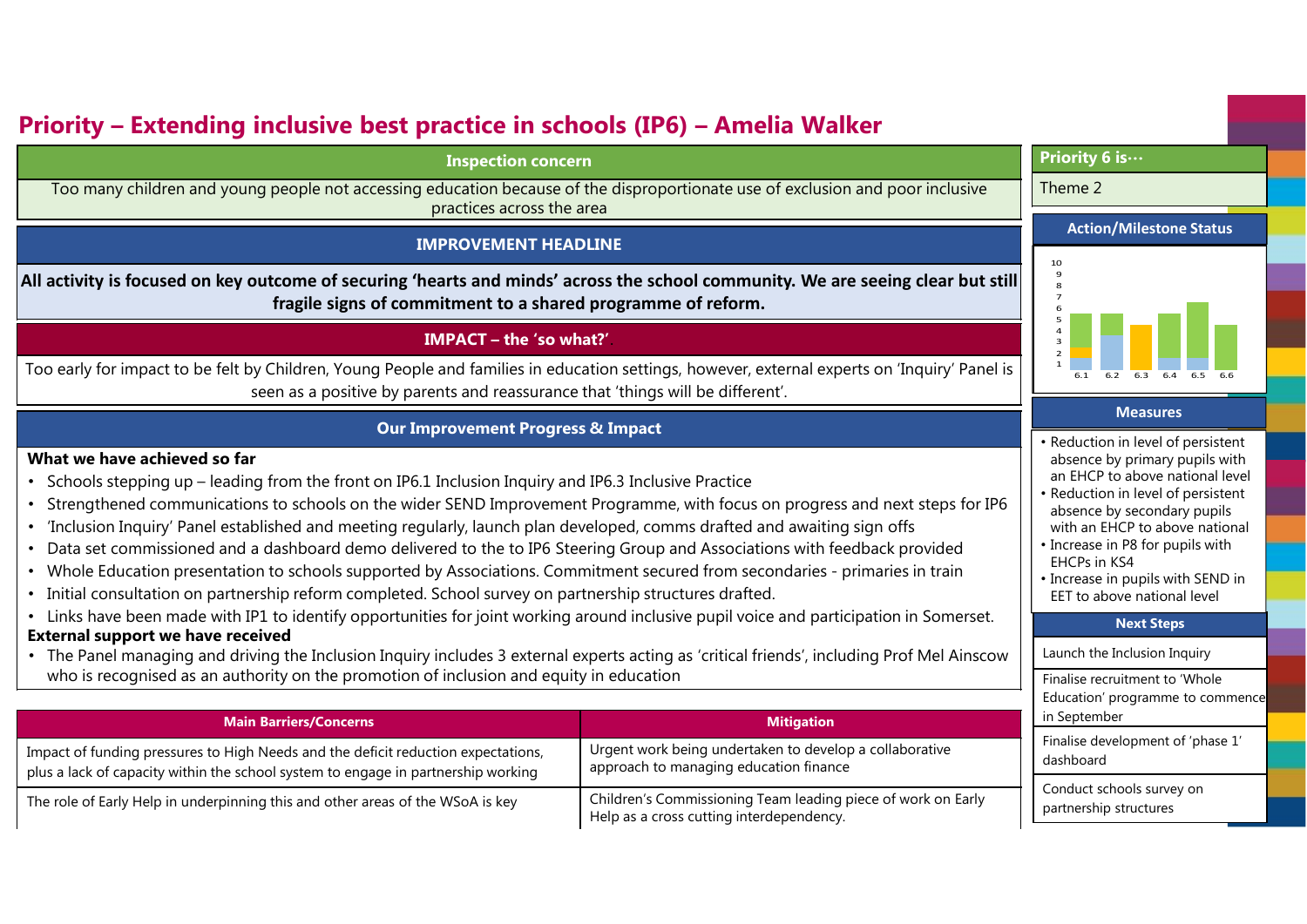## **Priority – Improving the consistency of our practice (IP7) – Shona Turnbull-Kirk**

#### **Inspection concern**

Poor assessment and meeting of need caused by inconsistent practice leading to poor outcomes for children and young people with SEND

#### **IMPROVEMENT HEADLINE**

#### **Breakthrough guidance to include NHS numbers on EHCPs 'Thank you Somerset'**

#### **IMPACT – the 'so what?'**

No direct impact for service users yet, but NHS number being permitted on the plan will enable effective communication with health services at annual reviews. Clear pathways for C&YP when accessing health services support the local offer and increase knowledge. Children and young people that have LD and or ASD will be discussed prior to reaching crisis stage. This enables services to support the CYP and wider family**Measures**

#### **Our Improvement Progress & Impact**

#### **What we have achieved so far**

- Dynamic database has been established, enabling risk sharing across the system.
- A review of Therapies service delivery within Somerset has been completed, highlighting opportunities for service delivery improvement to provide a better experience for families
- Local Offer now includes more info on health pathways and has a page dedicated to raising awareness of the 14+ Annual Health Check
- Public Health Nursing have put a system in place to report and address missed or late notifications.
- 'Section 23' pilot has been completed and findings are being reviewed with a view to rolling out across the wider health community.
- Public Health Nursing have their core offer in place and are delivering their school readiness programme online
- An amended, co-produced App C (for Health advice contributions to assessment) is in use, supported by targeted training provided by the Deputy DCO – early observations indicate improving quality of contributions.

| <b>Barriers/Concerns</b>                                                         | <b>Mitigation &amp; Change Control</b>                                     | professionals writing health<br>contributions |
|----------------------------------------------------------------------------------|----------------------------------------------------------------------------|-----------------------------------------------|
| Ability to profile take up of Annual Health Checks to support targeted awareness | Reset of milestones in IP7.8 to amend approach to improving uptake of AHCs | Development of schools 'health                |
| raising; plans for increasing take up of AHCs do not ensure quality of outcome   | and include appropriate focus on ensuring good health outcomes             | profiles'                                     |

#### **Priority 7 is…**

#### **Theme 3**



- Increase in proportion of schools meeting stat compliance for publication of information on website
- Children with completed ASQ-3 at the 2 year review who achieve score above cut-off (no concerns)
- Increasing update of LD AHC currently 28% (in line with target projection)

#### **Next Steps**

Presentation of recommendations

Ongoing, targeted support for to

for therapies services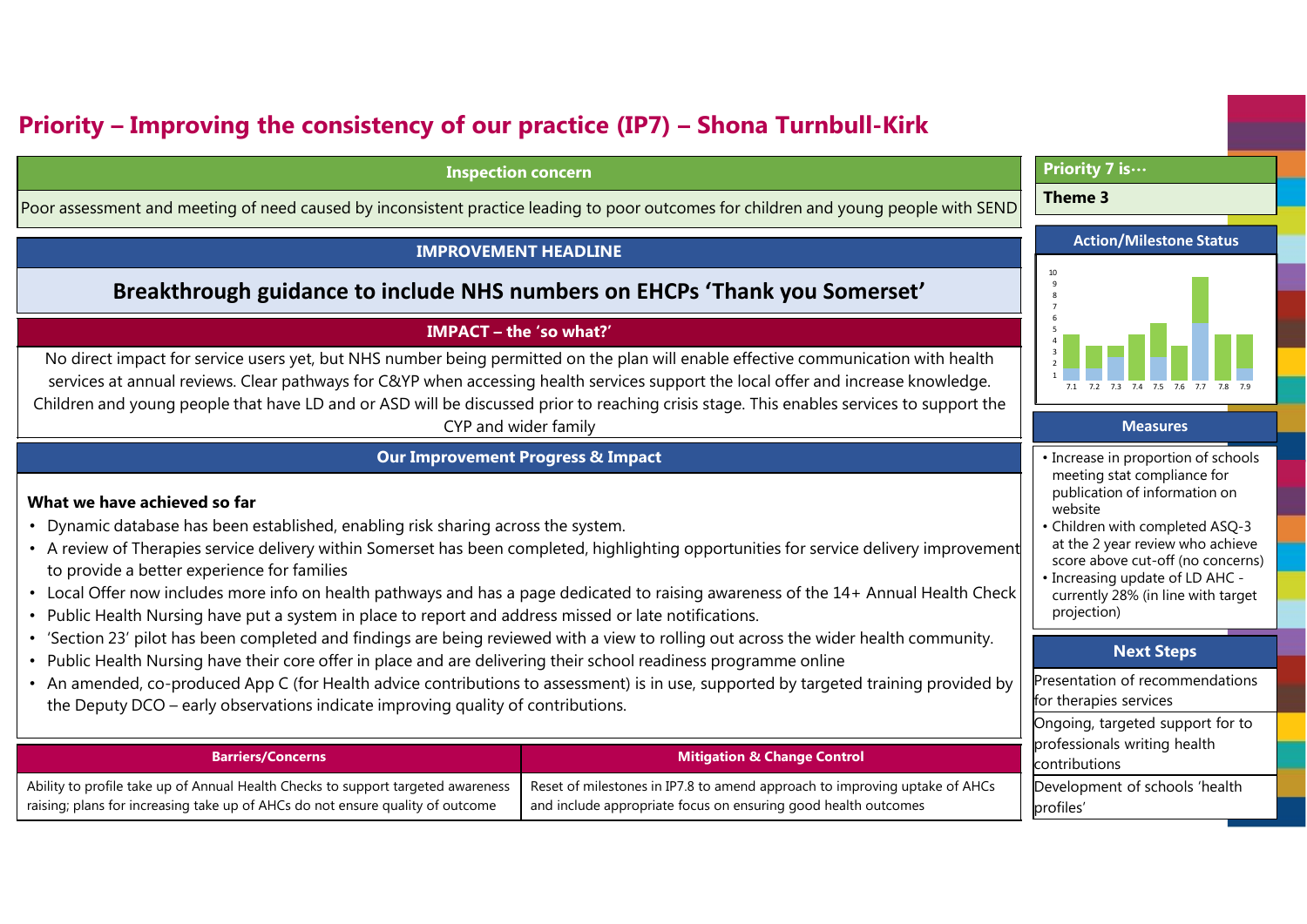## **Priority – Improving the timeliness of assessment (IP8) – Claire Merchant-Jones**

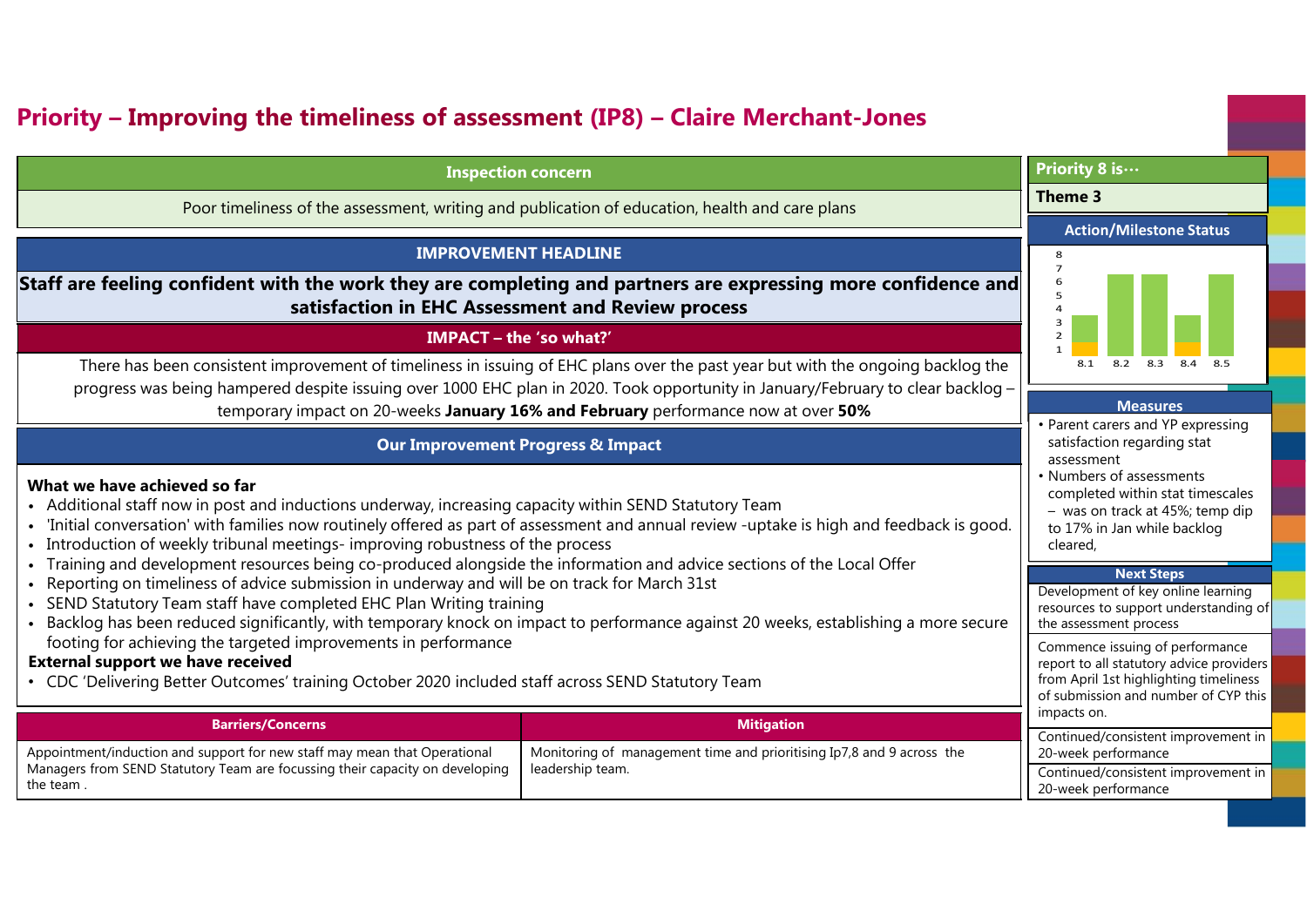### **Priority – Improving the quality of our EHCPs (IP9) – Paul Shallcross**

#### **Inspection concern**

The wide variances in the quality of education, health and care plans caused by weaknesses in joint working

#### **IMPROVEMENT HEADLINE**

**Working together across the partnership to understand and improve the quality of our EHC plans**

#### **IMPACT – the 'so what?'**

As with all QA work, the impact is often indirect. However, we would expect to see service users benefiting over coming months by observing increasing quality in a number of key areas - <sup>p</sup>lan writing, initial contact with families, consistency, via clearer practice standards and supervision. From April onwards, service users will have an opportunity to provide feedback on the EHCP process

#### **Our Improvement Progress**

#### **What we have achieved so far**

- Addition of new staff members has increased capacity within Quality Assurance team to support SEND improvement
- Two audit cycles completed: 20 re. initial contact with families and 13 on quality of EHCPs
- The terms of reference and membership of a Multi-Agency Audit Group has been agreed. Grade descriptors and audit tool are under consultation
- EHC Plan writing training has been commissioned and rolled out across SEND casework team
- Policy development work underway, including supervision and practice standards
- Increased skills and confidence within the SEND Team to quality assure the work of their team
- Improved understanding in SEND Team about specific areas for ongoing improvements in EHCPs

| <b>Barriers/Concerns</b>                                       | <b>Mitigation</b>                                                        |
|----------------------------------------------------------------|--------------------------------------------------------------------------|
| Capacity and impact on SEND casework team as the focus of much | Additional support being offered by QA team at present whilst changes in |
| improvement work                                               | SEND team embed.                                                         |

#### **Priority 9 is…**

#### **Theme 3**

#### **Action/Milestone Status**



#### **Measures**

- • EHC plans have taken into consideration views of the YP and parent carers (where avail)
- • Results of QA show gradual improvement in quality of contribution and quality of overall plans

#### **Next Steps**

 Multi-Agency Audit Group to complete first cycle of audits of contributions

Develop work around improving annual reviews of EHCPs

Develop our assessment evaluation process and analysis of key messages from feedback

Develop our portfolio of good practice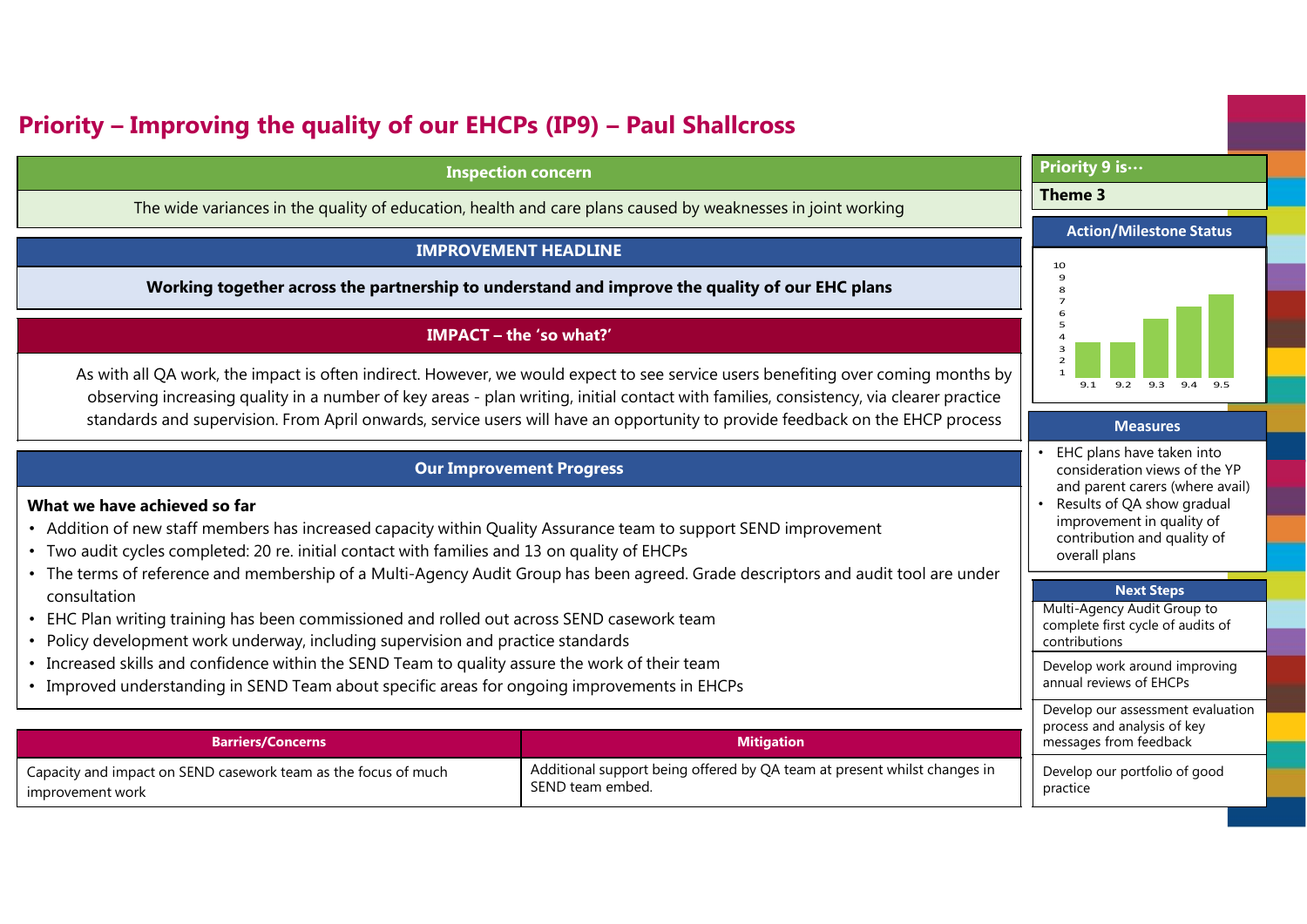#### *I am writing this email today to highlight how positive our EHCP journey has been for our daughter.*

*I am sure that you usually get a lot of negative feedback and not so much praise but I feel it's important to give credit where its due.*

*…. always communicated with myself in a timely manner and answering any questions freely and was very informative about the process as this was our first application. The draft plan … wrote with … took into account all of our daughters needs that was highlighted in reports, so much so my parental edits were minimal. Her understanding of SEN children to complete the plan must be very high and I was really impressed. On parent forums online somerset county council don't get a very good press and I was really worried I would have to really fight for my daughter with appeals and such, I always feelgetting in with early intervention is so important with SEN children and is behind the drive to my daughter getting it right first time so to speak. I feel that all the assessments done in the EHCP process reflect our views and all of …needs at this present time.*

*…always kept me in the loop and was extremely helpful with anything I needed in relation to the plan or process I really cannot praise or thank her enough for her effort and work for my daughter.*

*Please ensure this email gets to all her managers to show the positive feedback of how hard she is working to make a difference in children's lives.*

Feedback from parent received March 2021